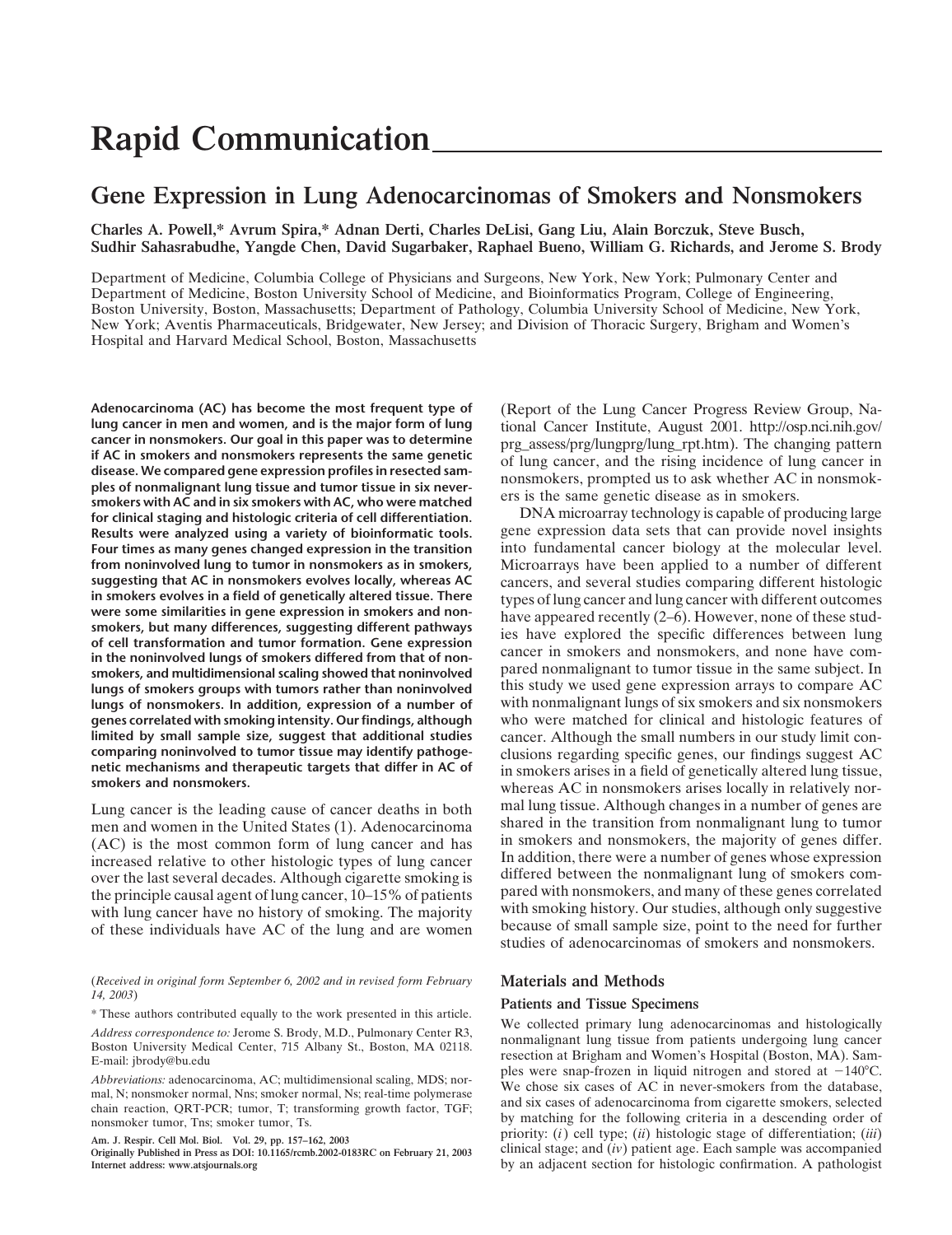determined the proportion of tumor cells and emphysema in each section. Nonmalignant samples contained no recognizable tumor cells; tumor cells made up on average 60% of cells in tumor tissues. (There were no significant differences in amount of emphysema between nonmalignant samples.) The study was approved by the Human Studies Committees of Brigham and Women's Hospital and Boston University Medical Center.

#### **Microarray Data Acquisition and Normalization**

RNA was extracted using RNAeasy kits (Qiagen, Valencia, CA). The HuGene FL array (Affymetrix, Santa Clara, CA), which contains  $\sim$  6,800 human genes, was used to generate gene expression profiles for the 24 tissue samples. Six to eight micrograms of total RNA from each of the 24 samples was prepared, hybridized onto the HuGene FL array, and scanned following the Affymetrix protocol as described (7). A single weighted mean expression level for each gene along with a detection *P* value (which indicates whether the transcript was reliably detected) was derived using Microarray Suite 5.0 software (Affymetrix).

To filter out arrays of poor quality, we assessed several quality control measures and excluded from further analysis two arrays that differed significantly from the others. We scaled the data from each array to normalize the results for inter-array comparisons. We filtered out genes whose median detection *P* value was not less than 0.05 in at least one of the four comparative groups, leaving 2,047 genes for which data was available in 22 samples. Many of the genes traditionally linked with cancer (i.e., p53, retinoblastoma etc.) were not found on the array or were filtered (*see* www.netaffx. com for list of all genes on the HU6800 array).

#### **Statistical Analysis**

Following data normalization and filtering, we used several methods to generate lists of genes with different levels of expression among four comparative groups of samples. We performed a paired *t* test to identify genes with statistically significant differences in expression levels between three groups of matched experiments (each patient matched to themselves): smoker tumor (Ts) versus smoker normal (Ns), nonsmoker tumor (Tns) versus nonsmoker normal (Nns), and all tumor (T) versus all normal (N). An unpaired *t* test was used to identify genes with differences in expression levels between Ns versus Nns tissue. We selected a *P* value threshold of 0.01 for statistical significance. Due to the presence of multiple comparisons, there was the potential problem of finding genes differentially expressed between two groups when no difference actually exists (8). Current methods for adjustments for multiple comparisons break down quickly, as they are too conservative (9). In addition, they assume independence of the different tests, which is unlikely to hold true in the microarray setting, where multiple genes are co-regulated (10). We first compared the number of genes at our *P* value threshold with the expected number of false positives under the null hypothesis to estimate the overabundance of information in the analyzed dataset (11). In addition, we employed a permutation test to assess the significance of our *P* value threshold for any given gene's comparison between two groups (9).

We also performed a permutation-based neighborhood analysis to select the top 50 genes that distinguish the comparative groups (12). The permutation-test neighborhood analysis was used to select marker genes for each of the classes and to assess their statistical significance with respect to a reference empirical distribution obtained by permuting the phenotype class labels (12). The neighborhood analysis using the *t* test distance function and 1,000 permutations was performed with Genecluster 2.0b software (http://www. genome.wi.mit.edu/cancer/software/software.html).

Following the application of a gene variation filter (*see* www. bubiopulmatics.org for details), hierarchical clustering of the genes and samples using a Pearson correlation (uncentered) similarity metric and average linkage clustering was performed using CLUS-TER and TREVIEW software programs obtained at http://rana. lbl.gov/EisenSoftware.htm. Multidimensional scaling (MDS) of samples according to the expression of the top 30 paired *t* test genes was performed using the Partek 5.0 software (www.partek.com). In addition, MDS was performed on all tumor samples according to the expression of top 20  $t$  test genes that distinguished Ns versus Nns. We also calculated a correlation coefficient (r value ranging from –1 to 1) for each gene, to quantify how well a given gene's expression level in smoker normal lung correlates with pack-years of smoking (*see* www.bubiopulmatics.org for details).

### **Confirmatory Array Studies**

To confirm genes differentially expressed, we analyzed a second set of unmatched samples, one each of Ts, Ns, Tns, and Nns, using an Affymetrix U95A array that included most of the genes present on the HU6800 array. Sample collection, microarray data acquisition, and data normalization were performed as described above. We performed multidimensional scaling of these four new samples with the initial samples for three comparisons (T versus N, Ts versus Ns, and Tns versus Nns), using the top 30 genes from the paired *t* test comparisons.

Real-time polymerase chain reaction (QRT-PCR) was used to confirm the differential expression of a select number of genes that changed in transition from normal lung to tumor among nonsmokers. Primer sequences were designed with Primer Express software (Applied Biosystems, Foster City, CA). Forty cycles of amplification, data acquisition, and data analysis were performed in an ABI Prism 7,700 Sequence Detector (Applied Biosystems).

In addition, we compared our results with data generated by Bhattacharjee and coworkers (2), to confirm our findings among a larger number of lung adenocarcinoma samples. Microarray Suite 5.0 software (Affymetrix) was used to analyze Affymetrix U95A Genechip image files from the 139 adenocarcinoma and 17 normal lung samples from that study. Given that the smoking status of all patients (including all normal samples) in that study was unavailable, we limited our comparison to the genes that distinguish all tumors from all normal lung samples regardless of smoking status. Hierarchical clustering of all samples from the Bhattacharjee dataset was performed using genes identified as differentialy expressed  $(P < 0.01)$  between T versus N in our study.

#### **Supplemental Information**

Additional information on the statistical methods, microarray protocol, expression levels for all genes in all samples (stored in a relational database), and data analysis is available at www. bubiopulmatics.org.

### **Results**

Table 1 presents demographic data for matched pairs of smokers and nonsmokers. Figure 1 shows that four times as many genes differed at the  $P < 0.01$  level in Tns versus Nns than in Ts versus Ns. The strength of this type of analysis lies in the fact that each subject's own tissue served as the control for tumor gene expression. The small sample size in our study limits the conclusions one can draw about specific gene changes because of the false discovery rate inherent in the multiple comparisons. However, the overabundance of information in the analyzed dataset demon-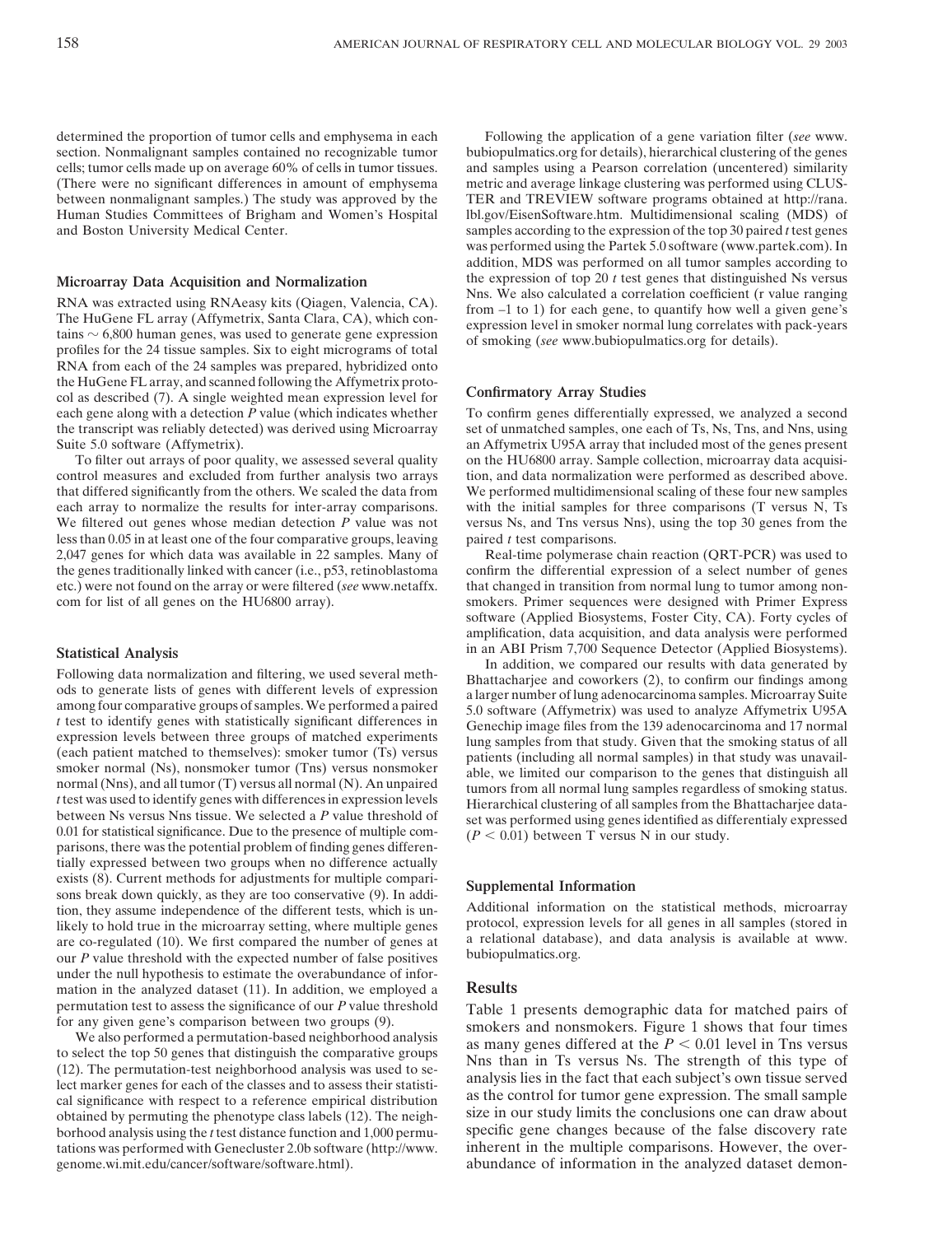*Subject demographics* Patient No. Age Sex Smoke Stage Grade 1 60–65 M Yes T3N0 Mod/poor 2 70–75 F No T2N0 — 3 45–50 F Yes T2N2 Poor 4 40–45 F No T2N2 Poor 5 65–70 F Yes T1N0 Poor 6 60–65 F No T1N0 Mod/poor 7 — F Yes — Mod 8 65–70 F No T1N0 Well 9 50–55 F Yes T2N0 Well/BAC 10 40–45 F No T2N0 Well/BAC 11 65–70 F Yes T2N2 Mod 12 65–70 F No T2N3 Well/BAC

TABLE 1

Subjects 1 and 2, 3 and 4, etc. were matched for various clinical and histologic criteria (*see* Materials and Methods). Clinical stage and histologic state of differentiation are listed.

strates that more than four times as many differences in gene expression occurred than would be expected as a result of multiple comparisons for Tns versus Nns, and twice as many changes for Ts versus Ns (Figure 1). Although a number of changes were shared in smokers and nonsmokers, there were many differences in the Ts and Tns transition.

Table 2 shows selected changes that occurred in Tns/Nns but not in Ts/Ns, changes that occurred in both Tns/Nns and Ts/Ns, and changes in Tns/Nns that also appeared in Ns/Nns comparisons. A complete list of genes that changed in each setting can be found on the website (www.bubiopulmatics.org). Tns was characterized by decreased expression of two transforming growth factor (TGF)- $\beta$  receptors and of several components of TGF- $\beta$  signaling such as dematopoetin and endoglin, and downstream  $TGF- $\beta$  genes such as connective$ tissue growth factor. These microarray findings were validated by QRT-PCR, which revealed downregualtion of TGF-

B A t-test Overabundance  $400$ 500 Tns/Nns  $300$ 400 200 300 200 Ts/Ns 100 100 expected O  $\Omega$  $.05$  $.01$  $.03$ T/N Tns/Nns Ts/Ns

*Figure 1.* Number of genes that differ between groups by *t* test.  $(A)$  Total number of genes that differ at the  $P < 0.01$  level between T and N, Tns and Nns, and Ts and Ns. *Bar* for each group includes genes that decreased (*bottom*) and genes that increased (*top*). (*B*) Overabundance graph: a comparison of the number of genes at various *P* value thresholds with the expected number of false positives under the null hypothesis reveals that 20 differences would be expected at a  $P < 0.01$  and 102 at a  $P < 0.05$ . The differences for Tns versus Nns were more than four times that expected, and for Ts versus Ns were twice that expected.

 $\beta$ R2, TGF- $\beta$ R3, endoglin, and CTGF in transition from normal lung to adenocarcinoma in nonsmokers (see www. bubiopulmatics.org for QRT-PCR data). TGF- $\beta$  has been shown to be a growth suppression gene in a number of epithelial cells. Tns was also characterized by increased expression of several potential oncogenes and decreased expression of several putative tumor suppressor genes, e.g., FEZ1 and BTG1. In addition, a number of cell–cell genes and cell– matrix genes decreased and matrix invasion genes increased, suggesting movement of tumor cells through matrix in Tns. Table 2 shows some of the genes that were shared in the *t* test comparison between Tns/Nns and Ns/Nns. Several of

TABLE 2 *Genes that change in transition from Nns to Tns*

| Unique to Tns versus Nns |        |      | Shared with Ts versus Ns |                    |      | Shared with Ns versus Nns |        |      |
|--------------------------|--------|------|--------------------------|--------------------|------|---------------------------|--------|------|
| TGFbR2                   | D50683 | 0.23 | <b>AEGR</b>              | U89336             | 0.05 | Mig2                      | Z24725 | 0.38 |
| TGFbR3                   | L07594 | 0.35 | GLP3                     | L47125             | 0.07 | Id <sub>3</sub>           | X69111 | 0.40 |
| <b>DPT</b>               | Z22865 | 0.32 | ABC3                     | U78735             | 0.53 | Id1                       | HG3342 | 0.23 |
| Endoglin                 | X72012 | 0.27 |                          |                    |      | <b>DTR</b>                | M60278 | 0.29 |
| <b>CTGF</b>              | M92934 | 0.32 | FoxF1                    | U13219             | 0.16 |                           |        |      |
|                          |        |      | <b>SPC</b>               | J03890             | 0.06 | TIMP3                     | U14394 | 0.30 |
| Muc1                     | HG371  | 2.74 |                          |                    |      | AOP1                      | U41518 | 0.25 |
| CSNK1                    | U29174 | 1.44 | <b>GAPDH</b>             |                    | 2.37 | Elastin                   | HG2994 | 0.48 |
| Pik                      | U01038 | 1.41 | <b>CAT</b>               | X04085             | 0.31 | GPC3                      | L47125 | 0.07 |
| BCL <sub>3</sub>         | U05681 | 0.69 | GPX3                     | D00632             | 0.21 | A2M                       | M11313 | 0.21 |
| Axl                      | HG162  | 0.62 |                          |                    |      |                           |        |      |
| Fez1                     | U60060 | 0.31 | Tie-2                    | L06139             | 0.08 |                           |        |      |
| BTG1                     | X61123 | 0.57 | CDH <sub>5</sub>         | X79981             | 0.31 |                           |        |      |
| <b>ICAM</b>              | M24283 | 0.28 | $Cav-1$                  | Z <sub>18951</sub> | 0.07 |                           |        |      |
| <b>PCAM</b>              | L34657 | 0.21 |                          |                    |      |                           |        |      |
| <b>TNA</b>               | X64559 | 0.02 |                          |                    |      |                           |        |      |
| <b>MDK</b>               | M92450 | 3.91 |                          |                    |      |                           |        |      |

Gene symbols, accession numbers, and fold change for genes that changed between Tns and Nns in first column only in Tns, in second column also in Ts, and in third column also in Ns.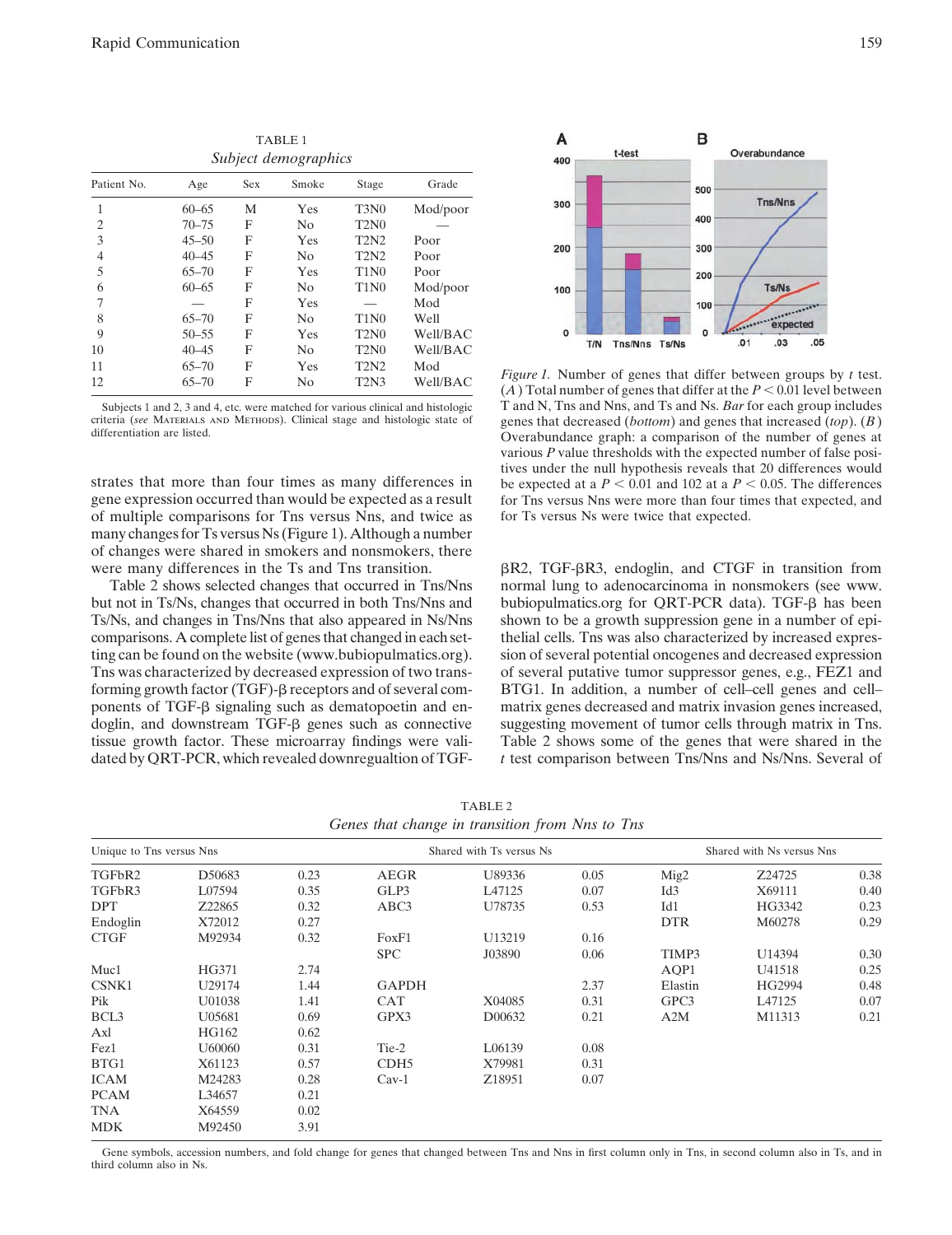

*Figure 2.* Dendrogram of unsupervised hierarchical clustering. Unsupervised clustering of all samples according to the expression of all filtered genes. T and N samples separated into two groups. Within N samples, four of the five Ns clustered together. Within the T group, four of six Tns clustered together.

the genes that decreased (e.g., Id1, Id3, and mig2) are putative tumor suppressor genes, and one, DTR or heparin-binding epidermal growth factor–like gene, is a known oncogene. Many of these genes were also identified in the neighborhood analysis (*see* below).

We also used more robust methods designed to show relations between subject groups. However, these methods do not allow comparisons between tumor and nontumor sample from the same subject. Unsupervised hierarchical clustering (Figure 2) separated tumor and nontumor samples, and grouped 4/5 noninvolved smokers tissue together. However, Ts and Tns were not completely separated by this method. Neighborhood analysis, an algorithm that selects those genes that best distinguish classes and quantifies their ability to distinguish classes (as compared with what would be expected by chance), showed clear differences between T and N, Tns and Nns, and Ts and Ns (Figure 3); the mean *t* score, a measure of difference in gene expression between groups, was greater than that expected by chance (5% permutation) in all three groups. A complete list of the top 50 genes in each category can be found on the website. Sixteen of the 50 top genes changed in a similar fashion in the transition from noninvolved lung to tumor in smokers and nonsmokers. These included decreased expression of cell– cell and cell–matrix-associated genes such as CDH5, A2M, and GPC3; the latter two have been shown to bind and inactivate growth factors. There was altered expression of hypoxia/stress-related genes such as GAPDH and PKM2 (increased) and GPX and Cox7A (decreased), and changes in cancer-related genes such as RAGE, Cav1, EMP2, and KAL1, all decreased. In addition, two endothelial genes, PCAM and TEK, decreased, and  $\alpha$ 1Col increased, suggesting a change in lung interstitial tissue components. Differential expression of RAGE and GPC3 was confirmed by QRT-PCR (see www.bubiopulmatics.org for data). Differences between noninvolved lung and tumor in smokers and nonsmokers included, in smokers, several myc-associated genes (APEX and PHB); and ras-associated genes (GFR, GADD45, and PCTK1); and in nonsmokers, expression of several cell and matrix adhesion molecules (e.g., TIMP3 and MDK) and several genes associated with poor



*Figure 3.* Permutation-based neighborhood analysis. Top 50 genes (by *t* score) differentially expressed between three comparative groups. Genes in *red* were increased, and genes in *blue* decreased compared with the mean expression level (*see legend*). On top are individual samples; on side are genes (list of genes on website). Genes that distinguish between T and N, Tns and Nns, and Ts and Ns are fairly consistent within each class. However, the top genes in the Tns versus Nns neighborhood analysis provide a stronger and more consistent distinction between classes as compared with genes differentially expressed in Ts versus Ns. This is confirmed by the higher *t* scores, which represent the mean difference between groups for each of the 50 genes divided by the sum of their standard variations, for Tns versus Nns. Class labels were permuted 1,000 times, and the 5% permutation score represents the *t* score that would be expected to occur by chance in less than 5% of permutations if there were no true difference between the classes (*see* website for further detail).

prognosis in other tumors (e.g., CEACAM1, LGAL3BP, and MUC1).

Although Ns versus Nns were also separated by the neighborhood analysis method, the differences were not as dramatic as the first three groups, indicated by the mix of *red* and *blue* in Figure 4A and by the 5% permutation score exceeding the *t* score (Figure 4). The Ns group contained individuals who smoked between 15 and 150 pack-years. If gene expression was related to amount of smoking, one might expect highly variant patterns of gene expression in Ns. Indeed, 166 genes had a correlation coefficient of  $> 0.8$ when plotted against pack-years of smoking. Genes that correlated with pack-years (*see* Figure 4 and website) included a number of immunomodulatory genes (e.g., butyrophilin;  $r = 0.95$ ), apoptosis-related genes (SLC25A;  $r =$  $-0.92$ ), and signaling genes (zynin;  $r = 0.91$ , Pax6;  $r = 0.99$ ), as well as oxidative stress genes (mitochondrial NADH;  $r = 0.93$ ). In addition, hnRNP, a gene that has been studied as an early diagnostic marker of lung cancer in sputum and in alveolar lavage (13), was positively correlated with packyears of smoking.

Multidimensional scaling using the top 30 genes from the paired *t* tests effectively distinguished between T and N,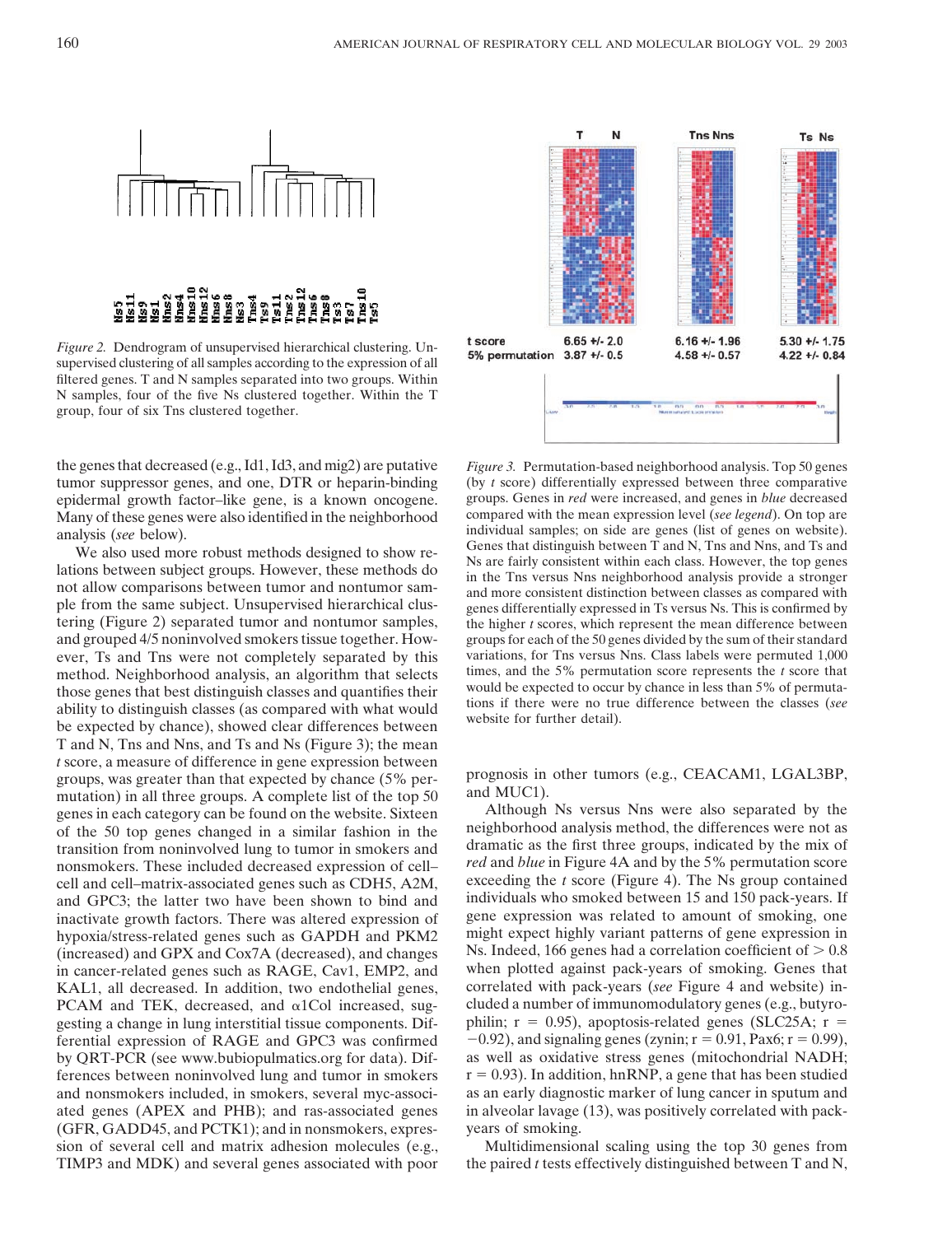

*Figure 4.* Neighborhood analysis and correlation with smoking history in Ns. Neighborhood analysis (on left) reveals that the top 50 genes (by *t* score) separating Ns and Nns show considerable variability within each class, as indicated by the overlap of *red* and *blue* expression values and by the mean *t* score being less than 5% permutation score (more than 5% of permutations would be expected to have a higher *t* score by chance). Pearson correlation for pack-years and gene expression is shown, on the *right*, for select genes with R value  $> 0.8$  or  $< -0.8$ . Genes positively correlated with pack-years include, top to bottom, BRD2, DXS59928, TGM1, PAX6, and BTN2A2. Genes negatively correlated with pack-years, from top to bottom, are SFTPB, COX4I1, CAPZA1, FXR1, RAF1, NFI/B, and RAP1A.

Ts and Ns, and Tns and Nns (Figure 5). New unpaired samples were assigned to the correct categories. In addition, MDS and hierarchcal clustering of all tumor samples according to the expression of the top 20 *t* test genes that distinguish Ns versus Nns revealed clustering of the tumor samples closer to the Ns samples (Figures 6A and 6B). Hierarchical clustering of all adenocarcinoma and normal lung tissue samples from the study by Bhattacharjee and colleagues, using the genes that distinguished all T versus N in Table 1, resulted in all but one of the normal lung samples clustering separately from the tumors (*see* supplementary figure at www.bubiopulmatics.org).



#### **Discussion**

Access to nonmalignant lung tissue and lung tissue with AC from the same individual in nonsmokers and smokers who were matched for tumor cell type, histologic state of differentiation, clinical stage, and age, has provided a unique opportunity to determine whether AC of the lung in smokers and nonsmokers evolve by similar mechanisms. This feature of our study design enabled us to use each subject's noninvolved lung tissue as a control, and thus enhance our





*Figure 5.* Multidimensional Scaling (MDS) with addition of four new samples. MDS plot of samples in three-dimensional space according to the expression of top 30 genes from the paired *t* test comparisons. The four new samples (*circled*) group with their appropriate class from the initial sample set. Ns, normal smoker sample; Nns, normal nonsmoker sample; Ts, tumor smoker sample; Tns, Tumor nonsmoker sample.

*Figure 6.* "Normal" lungs of smokers group with tumor lungs. Hierarchical clustering and MDS plot using top 20 *t* test genes that distinguish Ns from Nns show that Ns samples group closer to tumor samples than do Nns samples, consistent with the concept that Ns have premalignant changes associated with a smoking-induced "field defect". (*A*) In cluster figure, *green* represents low level of expression, and *red* high level of expression. *Green bar* above cluster identifies Ns, and *red bar* identifies Nns samples. (*B*) MDS in twodimensional space shows that Ns group with all tumors rather than with Nns lungs.